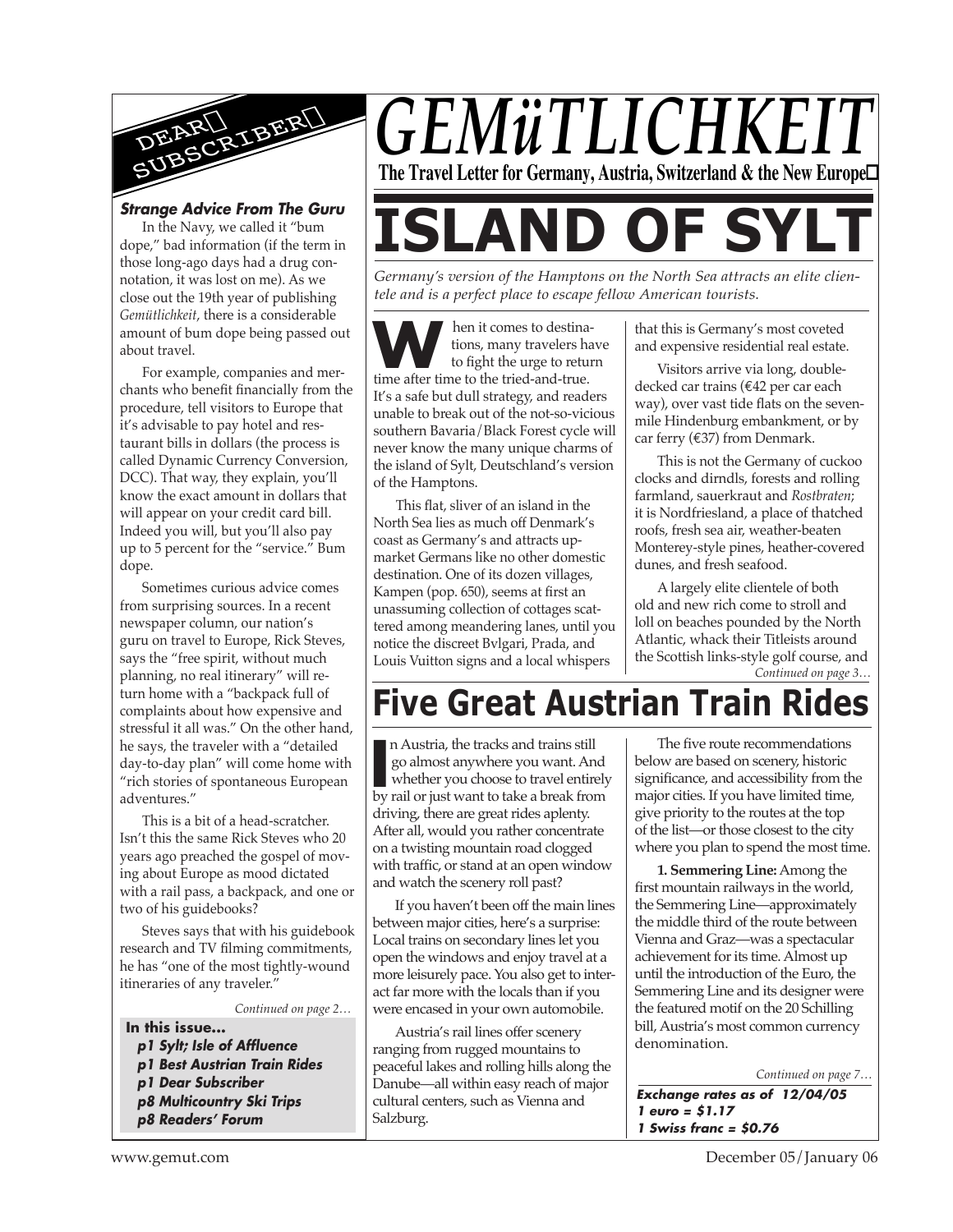#### *DEAR SUBSCRIBER Continued from page 1*

No doubt that is the case. But we've traveled in Europe both ways, with an hour-by-hour itinerary, and simply making it up as we went along. For us, winging it is by far the more relaxing and rewarding.

Steves says careful planning gives him "the luxury of two hours of absolutely relaxed, focused-on-the-moment spontaneity." At *Gemütlichkeit,* we're looking for two *weeks* of spontaneity. The mature vacation traveler to Europe doesn't achieve that with a spreadsheet that accounts for every 15-minute segment of the trip. Where is the spontaneity if you can't spend an extra day in a town that has unexpectedly charmed you? Where is it if you can't, on the spur of the moment, decide to stay overnight at the intriguing little country hotel you discovered when you stopped there for lunch? Where is it when you have to drive like a bat out of hell to get to your scheduled hotel on time because you became immersed in exploring a castle, a museum, or an interesting town. Sorry, Rick, but rigid schedules are stress inducers and spontaneity killers.

I'm the first to admit that planning a trip is one of the joys of travel. It's fun to get out the maps and guidebooks, surf the Net, and create an overall plan. By all means, make reservations in cities where they are necessary (not as many as you might think), but leave a few days open.

As I've said before in this space, more than once have we arrived in

Europe with no reservations and no plans—only a car rental voucher and appropriate *Michelin Green* and *Red* guides.

Admittedly, many travelers are not wired that way. Still, I would urge everyone to at least leave a few days open for in-Europe decision-making.

One must, of course, be properly prepared—not itinerary-ized—to successfully travel in footloose fashion. That preparation involves being able, each day in Europe, to answer three basic questions: Where do I sleep? What do I see? How do I get where I'm going?

Where they lay their heads each night is for many travelers the most critical travel issue. To successfully "wing it," one has to be able to find suitable accommodations on short notice. The *Michelin Red Guides,* with their depth of coverage and variety of useful tools, is always our first line of defense. Though there is no printed guide for Austria, Michelin rates that country's hotel on its ViaMichelin.com Web site. Tourist offices are another reliable source. Even small towns have them and most are well-equipped to help visitors find a wide range of same-day overnight accommodations. A mobile phone, of course, vastly simplifies hotel searches.

As to what to see, the best references for European sights, history, and culture are found in Michelin's *Green Guide* series which encompasses more than 40 books, and covers most countries and major cities. Leading towns and sights are starred according to importance, and there are suggested walking and driving tours with descriptions and ratings of the sights along the way, maps of the most important cities, and a few pictures.

Traveling without an itinerary is tailor-made for the auto traveler. Successfully getting around Europe's backroads requires the right maps (yeah, I know, those GPS devices are amazing technology, but good maps are still indispensable). A scale of 1:200,000 (1 cm=2 km) or 1:150,000 (1 cm=1.5 km) is best. That map of Germany you got free from AAA or the tourist office is OK for an overall perspective but will be useless on backroads.

I'm convinced the advice Steves gives in his books, on his Web site, and in his PBS programs is solid. He's shown millions how to "do" Europe responsibly and without taking out a second mortgage. But this time he's forgotten what it was like to travel for fun instead of business.

If you want a tightly-wound itinerary, try a Globus Tour—or maybe one of the 300-plus tours that Steves' company operates.—RHB

#### **Using Gemütlichkeit**

• Hotel prices listed are for one night. Discounts are often available for longer stays.

• All hotel prices include breakfast unless otherwise noted.

• Local European telephone area codes carry the "0" required for in-country dialing. To phone establishments from outside the country, such as from the USA, do not dial the first "0".

#### **Logging on to Our Website**

Back issues in text format from January 1993, except for the most recent 12, are available free to subscribers only at www.gemut.com (click on "Members"). To access the issues, enter the user name and password published in this space each month. The new codes are:

User Name: **newyr** Password: **0759**

| Vol. 19, No. 10 $\bm{GEM}\ddot{\bm{u}}$ $TLICHKEIT$                                                                                                                                                                                                                                                                                                                                                                                                                                                                                       | <b>HOTEL RESTAURANT RATING KEY</b>                                                                                                                      |                                                               |                                                                                                                             |                                                                      |
|-------------------------------------------------------------------------------------------------------------------------------------------------------------------------------------------------------------------------------------------------------------------------------------------------------------------------------------------------------------------------------------------------------------------------------------------------------------------------------------------------------------------------------------------|---------------------------------------------------------------------------------------------------------------------------------------------------------|---------------------------------------------------------------|-----------------------------------------------------------------------------------------------------------------------------|----------------------------------------------------------------------|
| Dec/Jan 2005/06<br>The Travel Letter for Germany, Austria, Switzerland & the New Europe□                                                                                                                                                                                                                                                                                                                                                                                                                                                  | <b>Rating Scale</b><br>Excellent                                                                                                                        | <b>Scale</b><br>$16 - 20$                                     | Food<br>Service                                                                                                             | 65%<br>20%                                                           |
| Robert H. & Elizabeth S. Bestor<br>Publishers:<br>Nikki Goth Itoi<br>Executive Editor:<br>Senior Writer:<br>Jim Johnson<br>Mark Honan<br>Contributor:                                                                                                                                                                                                                                                                                                                                                                                     | Above Average<br>Average<br>Adequate<br>Unacceptable                                                                                                    | 12<br>15<br>$\sim$<br>8<br>$-11$<br>4 -<br>$0 - 3$            | Atmosphere                                                                                                                  | 15%                                                                  |
| Consulting Editor:<br>Thomas P. Bestor<br><b>Online Services:</b><br>Kurt Steffans<br>Andy Bestor, Laura Riedel<br>Subscriber Travel Services:<br>Gemütlichkeit (ISSN 10431756) is published 10 times each year by UpCountry<br>Publishing, 288 Ridge Road, Ashland OR 97520. TOLL FREE: 1-800/521-<br>6722 or 541/488-8462, fax: 541/488-8468, e-mail travel@gemut.com. Web<br>site: www.gemut.com. Subscriptions are \$67 per year for 10 issues. While<br>every effort is made to provide correct information, the publishers can make | <b>Hotel Rating Criteria</b><br>People/Service<br>Location/Setting<br>Guestrooms<br>Public rooms<br>Facilities/Restaurant<br><b>Restaurant Criteria</b> | 30%<br>15%<br>30%<br>5%<br>20%<br><b>Special @Designation</b> | <b>Value Rating</b><br>Outstanding Value<br>Very Good Value<br>Average Value<br><b>Below Average Value</b><br>A Rip-Off     | <b>Scale</b><br>$17 - 20$<br>12 - 16<br>$9 - 11$<br>5 - 8<br>$0 - 4$ |
| no guarantees regarding accuracy.<br><b>POSTMASTER: SEND ADDRESS CHANGES TO:</b><br>Gemütlichkeit, 288 Ridge Road., Ashland OR 97520                                                                                                                                                                                                                                                                                                                                                                                                      |                                                                                                                                                         |                                                               | By virtue of location, decor, charm, warmth of management, or<br>combination thereof, an especially pleasant establishment. |                                                                      |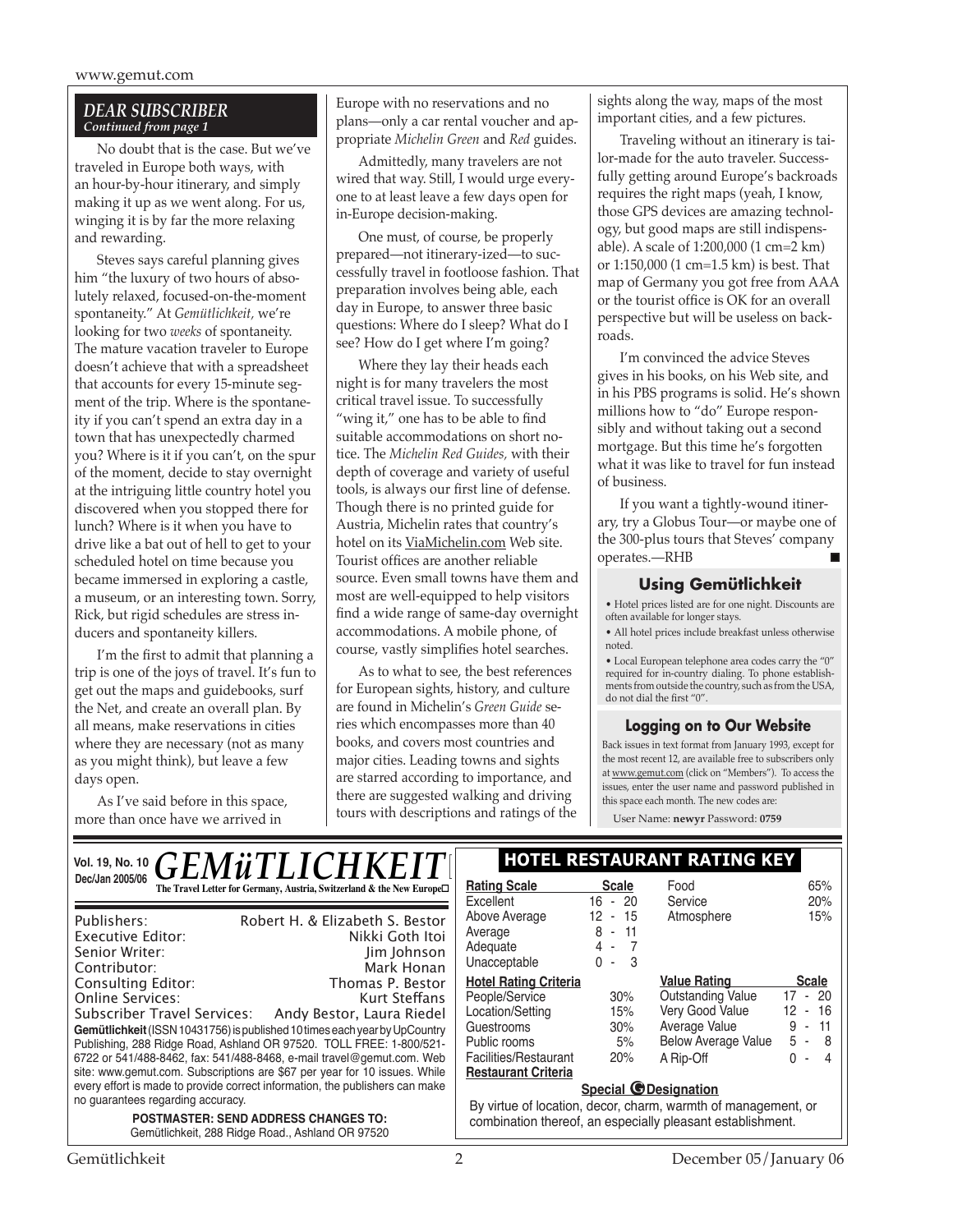#### *Island of Sylt Continued from page 1*

explore an island that is essentially a 24 mile-long sand spit, virtually every inch of which is accessible by bike or on foot via flat, mostly-paved trails. Adventure travel, it is not.

The quality in accommodations and cuisine that awaits Sylt visitors is remarkable. In all of Germany, there is no greater concentration of stars, toques, and other various guidebook symbols that signify excellence. Michelin gives its "Red" designation to nine hotels and awards its coveted stars for culinary achievement to four restaurants, and its red Bib Gourmand (good food at moderate prices) to three others.

Prominent German families come to their favorite Sylt hotels year after year, expecting the same room or suite, the same table in the dining room, and the same newspaper at breakfast. Harald Hentzschel, the personable owner of the elegant **Stadt Hamburg**, for decades an old-guard favorite, confesses to maintaining a meticulous, generations-old file on regular guests that catalogs likes and dislikes, from chamber maids and waiters to food and drink to preferred bed linens.

On Sylt's west side are miles of imposing, pure sand Atlantic beaches. Summer is the time to rent a *Strandkorb*, the ubiquitous, bonnet-like two-person wicker beach chairs that can be quickly turned to protect occupants from wind and sun. They are a Sylt export, selling outside of Germany for \$2,500 to \$10,000. Bathing here, even in August, will probably appeal only to the hardiest. Winter, on the other hand, is a time to bundle up and stare down the great storms that roll in off the Atlantic.

Capricious weather patterns are part of Sylt's charm. Some years ago, we wore sweaters and jackets throughout an August visit. Thatched-roof beach houses, positioned to provide the narrowest exposure to the prevailing eastwest winds, are often surrounded by a protective berm of sand and heather that gives testimony to the frequent gales. Interestingly, most of the native reed stalks used to thatch the island's roofs grow in what are now conservation areas and thus must be imported from places such as Turkey and Hungary. Required by

### **Sylt Basics**

. **Population:** 1,200 **Elevation:** Sea Level

**Tourist Information:** Sylt Marketing GMBH, Stephanstr. 6, D-25980, Westerland, tel. +49/04651/82020, fax 8202 22, www.sylt.de

 **Wattensee (Tidal Flats) Tour:** Begins most days at 12:30pm from the Vogelkoje bus stop. Ask for tours led by Manfred Sturm. Cost €3.50 per person.

**Sylt Photos:** Sylt's extraordinary sea and landscapes are beautifully captured on film by Harald Hentzschel, owner of Hotel Stadt Hamburg. View them at www. sylt-lichtbilder.de/start\_eng.html

**Getting There:** Via frequent car train between Niebüll and Westerland. Cost is  $€42$  per car, no reservations. Also by ferry between List and the Danish island of Rømø. Fare is €37, reservations recommended. Tel. 0180/310 30 30, info@ syltfaehre.de. Book online at www.syltfaehre.de.

**English-Speaking Guide:** Contact Sylke Marie Nielsen, tel. +49/04651/22221, sylke47@aol.com.

#### **Affordable Sylt Accommodations**

Though the hotels reviewed in this issue range from moderate to very expensive, the *Sylt Gastgeber 2005*, a thick booklet listing accommodations on the island, available from Sylt Marketing (see box above), offers dozens of *privatzimmer* with breakfast and apartments at much lower prices.

For example, **Haus Friede** (www.hausfriede-sylt.de) is a quaint, Friesian-style house near the center of Westerland, divided into four apartments of varying sizes that rent for  $€40$  to  $€70$  per night, depending on the apartment and the season. There is a three-night minimum and a  $\epsilon$ 31 cleaning charge.

*Privatzimmer* with breakfast range from  $\epsilon$ 20 to  $\epsilon$ 75 per night. In List, Germany's most northerly town, Harry Mansen (www. karin-lorenzen.de) offers a pleasant double room for €42 per night and a 400-square-foot apartment with kitchen, bedroom, and bright sitting for  $\epsilon$ 50 per night.

The Web site, www.gastgebersylt.de, though in German, will be useful to the traveler seeking a vacation rental.

building codes of several island villages, including Kampen, the reed roofs are expensive and only last 15 to 20 years.

A main feature of the calmer east side of the island is its Waddensee, where low tides expose thousands of acres of what appears to be a gray expanse of mud, but is, in fact, a fascinating ecosystem.

For a mere  $\epsilon$ 3.50 per person one can sign on to a two-hour guided Waddensee tour. One overcast morning last July, we left our shoes and socks next to a tuft of sea grass behind a low sand dune, and with about a dozen others, set out barefoot onto the tidal flats. Leading the all-German-except-us group was Herr Manfred Sturm, a shovel-packing, ruddy-faced, 65-ish Sylt marine biologist, who has been showing visitors the wonders of the Waddensee for more than 40 years.

Ultimately, he would take us about a quarter of a mile from the shore (because things happen quickly when the tide returns, walking unsupervised on the Waddensee is not recommended). Despite being unable to understand much of Herr Sturm's presentation, it was an absorbing two hours. His practiced eye caught subtle signals of what was beneath the surface, and his quick shovel unearthed an amazing variety of mud dwellers: not only clams, mussels, and crabs, but also giant black worms and near-microscopic beings, including a star-shaped, button-size creature that slithered across our palms.

The *piece d' resistance*, however, was the second mussel. The first, Herr Sturm had eased open with a pocket knife and, fully aware of the "Oooo, how gross" facial expressions of his audience, brought the shell to his lips and let its contents slide down his throat. After plucking a second from a shovel full of mud, he rinsed it in a shallow tide pool, popped the shell, and offered it around. With no immediate takers, his gaze swung to the *Amerikanischer* and a canny smile spread across his face. It was an offer that could not be refused. For his country, the *Amerikanischer* ate the mussel (not bad at all) and smiled back.

In addition to their sense of humor, Frisians are good-hearted. A few months after 9/11, the citizenry invited 50 New York City firefighters and their families to Sylt, picking up the tab for air, hotel,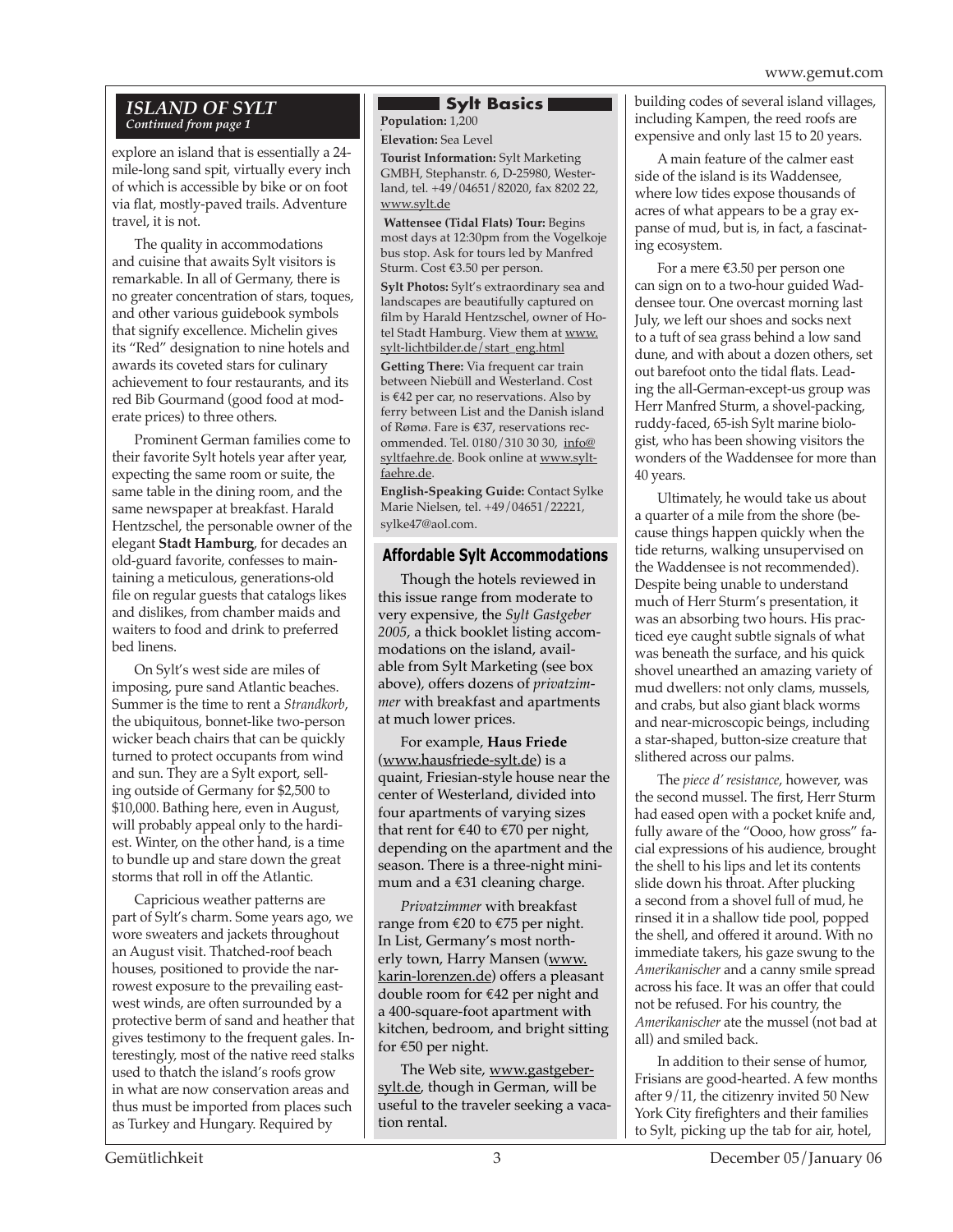#### meals, and sightseeing.

Most of the island's visitors are Germans from the north, especially Hamburg. Americans are seldom seen. Travelers who seek traditional European culture won't find it here. Still, there are things to see. The **Altfriesisches Haus**, once the home of a whaling captain, preserves Frisian lifestyle as it was in 1740. **Alte Landvogtei**, the Old Governor's Residence, dates to 1649 and is one of the island's oldest buildings. An odd attraction is the bird traps, **Vogelkogen**, which in the 18th and 19th centuries were used to lure tens of thousands of wild ducks to the island. They were killed and exported to the mainland. The practice ended more than 100 years ago, but you can still visit the traps.

Of perhaps greater interest is **Whisystrasse**, the nickname given to Strönwai in Kampen, a road lined with bars and clubs that in summer attract the beautiful people and their flashy cars.

For most readers, however, the rewards of Sylt will be long walks and bicycle rides, quiet country lanes, the extraordinary beauty of its landscape, first-rate accommodations, and fine food.

Though American visitors will find Sylt more expensive than most German destinations, it is not as financially exclusive as perhaps we have made it sound. There are many affordable places to eat, such as the great seafood restaurant **Gosch**. (See "Affordable Sylt Accommodations," page 3, for some inexpensive bed-and-breakfast options, vacation rental apartments, and ways of finding other accommodations.)

On the other hand, if you're looking to splurge a bit in a place the Germans themselves regard as special, you'll probably find a few days in Sylt a unique Germany vacation experience.

#### **Lodging**

Travelers who want the very best face a difficult decision when it comes to choosing a Sylt headquarters. We can't think of another destination in Germany that offers as many truly outstanding hotels. Other than location and style, there is little to choose from among the Stadt Hamburg, **Söl'ring, Benen Diken Hof, Fährhaus,** and **Landhaus Stricker**. Physically, the **Golf- & Landhaus Kampen** belongs in this

group, but we got a cool reception from management. You may not, however. Though we have minor reservations about a few hotels reviewed here, we recommend them all.

#### Hotel Stadt Hamburg

**Editor'<sup>s</sup> Choice** The chest-high hedge that separates the dazzling white facade of the Hotel Stadt Hamburg (HSH) from the street is so evenly clipped that some passersby touch it to see if it's real. It's that kind of place, where things are done exactly so and have been for decades. And owner Harald Hentzschel, born on the premises, probably about 45 years ago, is on hand every day to see that they continue to be done that way.

Take breakfast, for example. In the past 20 years, virtually every hotel in Germany has come to the conclusion that it is easier and cheaper to offer a buffet rather than a "served" breakfast. But cheaper and easier isn't often part of the decision-making process at HSH. Guests select from an extensive menu and one of several grown men in suits is likely to take the order. There are silver coffee pots, masses of fresh flowers artfully arranged by Frau Moni Hentzschel, and a platoon of uniformed servers. Even though the overall look of public and guestrooms, with their emphasis on floral wallpaper and period furnishings, is more English country house than German seaside resort, from service to décor, this is old-school German hostelry.

Guestrooms are bright and spacious with high ceilings and windows, flowing draperies, polished dark wood tables, and overstuffed chairs and couches. Especially attractive are those in the newer wing of the house. All are equipped with plenty of closet space and large, nicely-appointed and welllighted bathrooms. While you dine, your room will be straightened, the drapes closed, and bedcovers turned down.

The hotel's latest additions are a gleaming wellness/beauty spa with an indoor swimming pool under a massive skylight, and a cozy bistro restaurant serving less formal meals than the stylish main dining room.

In foul weather, the best place to be is burrowed deep into a fat chair by a blazing fire in the immensely inviting library/den. In summer, however, you'll

want to grab a table behind that meticulously trimmed hedge and watch the comings and goings along Westerland's main pedestrian-only walkway.

Though the Stadt Hamburg does not seek the cutting edge as does its flashy competition, all things considered, it remains Sylt's number one hotel.

**Contact:** Hotel Stadt Hamburg, Strandstrasse 2, 25980 Westerland/Sylt, tel. +49/4651/8580, fax 858/220, hsh-sylt@ t-online.de, www.hotelstadt hamburg.com. Proprietors: Harald and Moni Hentzschel

**Daily Rates:** Singles €82–240, doubles 130–300

**Rating: QUALITY 18/20, VALUE 14/20** 

#### Söl'ring Hof Sylt

This exclusive 15-room hideaway is housed in a classic Frisian-style thatched-roof building perched on a low dune overlooking the beach and North Sea. year ago, the Söl'ring was just another player in the fierce competition for moneyed Sylt visitors. In 2005, however, it emerged from the pack when its already-celebrated chef, Johannes King, was awarded a second Michelin star. **Editor'<sup>s</sup> Choice**

The corporate will to create a special holiday experience for an elite clientele is palpable around this Dorint/Sofitel hotel chain showpiece. A vintage Rolls Royce with uniformed driver ferries guests to and from various island destinations and there are a pair of sleek, \$100K-plus Audi A8 automobiles for guests to share—with suite occupants having first dibs. Of course, each guest has his or her own wicker beach chair, and the stylishly-modern guestrooms are equipped with Bang & Olufsen stereo systems, and hardwire and wireless high-speed Internet connections; some even have binoculars, and three rooms have a fireplace.

The extraordinary restaurant (see "Food," page 6), beachside location, first-rate facilities, and high staff-toguest ratio combine to make the Söl'ring a destination in itself.

The hotel is closed to the public November–April, but the entire property can be booked during the period for company or family events.

**Contact:** Söl'ring Hof Sylt, Am Strandwall 1, 25980 Rantum/Sylt, tel. +49/4651/836 200, fax 836 2020, info.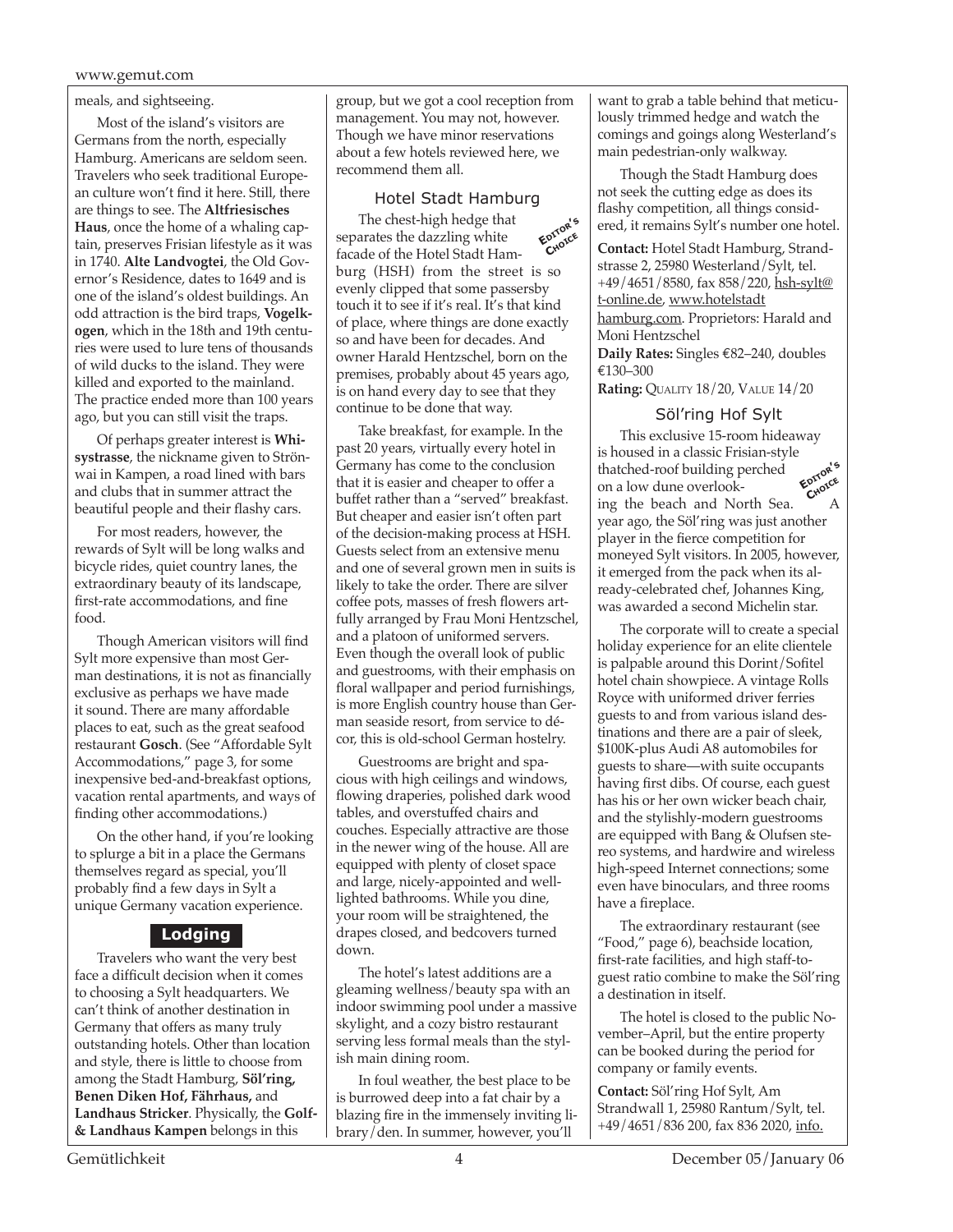GWTRAT@dorint.com, www.sofitel. com.

Daily Rates: Singles €265-395, doubles  $\epsilon$ 295–495

**Rating:** Quality 18/20, Value 13/20

#### Hotel Restaurant Fährhaus

One rather spectacular architectural element and a location overlooking the quaint harbor of Munkmarsch set **Editor'<sup>s</sup>** the Fährhaus apart. Though the old, two-story ferry terminal keeps much of its *fin de siècle* character, a stunning three-story glass atrium, topped by an all-glass and steel Palladium arch dropped into its center, brings light to corridors and spaces that were once closed-in and dark. **Choice**

Décor blends modern, country, and nautical styles, employing top-grade materials and furnishings. There are 20 elegantly appointed suites and doubles, most with water views. In each is a Bose sound system, satellite TV with VCR, and high-speed Internet connection.

Guests can chose **Restaurant Fährhaus,** which rates a single Michelin star, or the more relaxed **Käpt'n Selmer Stube.** The Fährhaus is luxury at a good price.

**Contact:** Hotel und Restaurant Fährhaus, Heefwai 1, 25980 Sylt-Ost/ Munkmarsch, tel. +49/4651/939 70, fax 939 710, info@faehrhaus-sylt.de, www. faehrhaus-sylt.de.

**Daily Rates:** Singles €165-195, double 220–260

**Rating:** Quality 17/20, Value 15/20

#### Hotel Benen-Diken-Hof

The first *Gemütlichkeit* story on this hotel appeared in the October 1987 issue. Our rating system was different then, but it received the highest possible ranking: three stars and a dollar sign for good value. More than 18 years later, the Benen-Diken-Hof is still a wonderful hotel, but not the quiet, country charmer of earlier times. It now has 10 more guestrooms; a small, stateof-the-art conference facility; and shining new spa and beauty facilities.

The 40 guestrooms are beautifully maintained and the hotel is located in Keitum, the island's most interesting village. Breakfast is still served until 1pm.

**Contact:** Hotel Benen-Diken-Hof, Süderstarsse 3-5, 25980 Keitum/Sylt, tel. +49/4651/938 30, fax 938 3183,

info@benen-diken-hof.de, www.benendiken-hof.de. Proprietors: Anja and Claas-Erik Johannsen Daily Rates: Singles €126-221, doubles  $€175–263$ 

**Rating:** Quality 17/20, Value 15/20

#### Landhaus Stricker

Here is another top-flight Sylt hotel that combines luxurious accommodations with fine dining. Four restaurants on the island rate Michelin stars, and the Landhaus Stricker's **Bodendorf's** is one of them.

There is little to criticize the Stricker, other than its location near the rail line joining Westerland with the German mainland.

**Contact:** Landhaus Stricker, Boy-Nielsen-Strasse 10, 25980 Sylt/Tinnum, tel. +49/465188/990, fax 8899/499, info@landhaus-stricker.de, www.landhaus-stricker.de. Proprietors: Eike & Rudi Göhler

Daily Rates: Singles €130-180, doubles 190–220

**Rating: QUALITY 16/20, VALUE 15/20** 

Golf-& Landhaus Kampen

This chic, intimate little hotel occupies a picturesque thatched-roof building in Kampen, a village that locals like to compare to Beverly Hills. Why the word "golf" is in the hotel's name is somewhat mysterious because there is no connection to the nearby golf course, other than proximity.

Though guestrooms, public spaces, and other facilities are of the highest quality, management seems indifferent to the idea of American guests.

**Contact:** Golf-& Landhaus Kampen, Braderuper Weg 12, 25999 Kampen/ Sylt, tel, +49/4651/469 10, fax 469 111, info@landhaus-kampen.de, www. landhaus-kampen.de. Proprietor: Thomas Wilhelm, Manager **Daily Rates: Doubles €160-270 Rating:** Unable to Objectively Rate

#### Morsum Kliff

The first building one sees when the car train from the mainland approaches Sylt is this hulking Frisian edifice, which sits alone in moor-like country on the easternmost side of the island. **Editor'<sup>s</sup> Choice**

As the top hired-hand for many years at the island's top hotel, the

Stadt Hamburg, Morsum Kliff's affable owner, Rudolf Schwenn, knows the business. His rustic outpost has a Scandinavian flair and an appealing laid-back informality.

The restaurant gets a Bib Gourmand ("good food at moderate prices") designation from Michelin. In summer, the outdoor cafe attracts hikers and bicyclists on their way through the heather-covered land to the Morsum Cliffs and the sea.

**Contact:** Morsum Kliff, Nösistig 13, 25980 Morsum Sylt-Ost, tel. +49/4651/836 320, fax 836 3236, info@ hotel-morsum-kliff.de, www.hotel-morsum-kliff.de. Proprietors: Renee Kreis and Rudolf Schwenn

**Daily Rates:** Singles €126-230, doubles 156–235

**Rating: QUALITY 15/20, VALUE 13/20** 

#### Kamps Hotel, Gallery & Café

Before she shows you to your room, Cornelia Kamp may have to dust the flour off her hands. For whatever her talents as a hotelier, they are far exceeded by her baking skills. (Eat just one fresh-from-theoven blueberry tart with housemade blueberry ice cream and you'll agree.) **Editor'<sup>s</sup> Choice**

On a wooded sliver of property by

#### **Key Websites for the Traveler**

**• www.gemut.com** Gateway site for travelers to Germanic Europe, including car rental, rail passes, hotel bookings, traveler feedback, travel tips, and past issues (free access to back issues for subscribers; see log-on info on page 2).

**• www.viamichelin.com** The Michelin database of hotels and restaurants, plus great interactive trip planning tools

**• www.travelessentials.com** Guidebooks, maps, travel accessories, luggage, all at 10 percent off for subscribers

**• www.webflyer.com** Informative frequent-flyer forums make this a must for air travelers

**• bahn.hafas.de/bin/query.exe/en** German rail website, with train schedules throughout Europe, as well as Germany

**• www.sbb.ch/index\_e.htm** Swiss and European rail schedules

**• www.ski-europe.com** Top Web resource for skiers with much data on Alpine resorts

**• www.myswitzerland.com** Website of Switzerland's national tourist authority

**• www.germany-tourism.de** Germany's national tourist authority

**• www.austria.info/us** Austria's national tourist authority

- **www.historicgermany.com** Website for an alliance of historic German cities
- **www.thetravelinsider.info** Info on electronic de-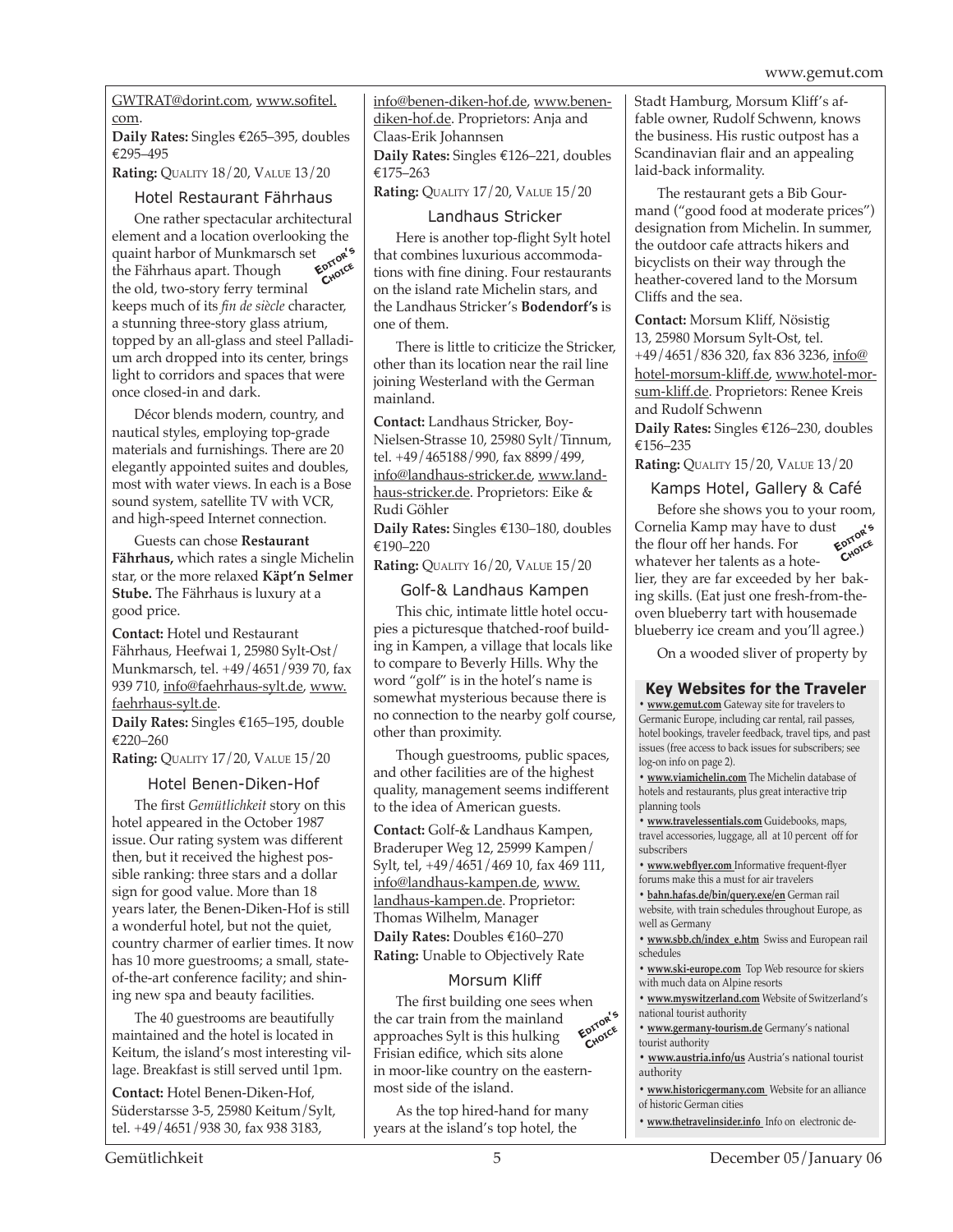a quiet country lane in Keitum, this is a bakery/café/gallery with a few rooms to rent.

The sleeping accommodations are also highly recommended. Apartment Number Two, for example, on ground level, consists of a bedroom and sitting room/kitchen with French doors opening to a private terrace. Furnishings are simple but of good quality and well maintained. Over the bed is an impressive photograph of the dunes. The marble-tiled bathroom has a walk-in shower with a heavy glass door. All accommodations have necessary amenities, including TV and high-speed Internet.

With the word "gallery" in the name of the business, it's not a surprise that her guestrooms display some quality art.

Kamps has the charm, family ownership, and authenticity to easily qualify as an "Editor's Choice." And even if you don't rent one of the four double rooms or three apartments, be sure to stop by for one her amazing pastries.

**Contact:** Kamps Hotel & Café, Gurtstich 41, 25980 Keitum/Sylt-Ost, tel. +49/4651/983 90, fax 983 923, urlaub@ kamps-sylt.de, www.kamps-sylt.de. Proprietor: Cornelia Kamp **Daily Rates:** Doubles €80–140, apartments  $€100–185$ 

**Rating:** Quality 13/20, Value 16/20

#### Alte Strandvogtei

Our interest in this hotel was piqued by its "red" Michelin designation, but what Michelin saw we apparently missed. Alte Strandvogtei is a pleasant enough place with a decidedly homey atmosphere, but guestrooms are a bit small and it all seemed a bit tired.

**Contact:** Alte Strandvogtei, Merret-Lassen-Wai 6, 25980 /Rantum/Sylt. tel. +49/4651/922 50, fax 291 57, info@ alte-strandvogtei.de, www.atlestrandvogtei.de.

**Daily Rates:** Singles €90-150, doubles 150–195

**Rating:** Quality 12/20, Value 14/20

### **Food**

#### Gosch

When we first encountered this restaurant 18 years ago, it was a **E**<sup>p</sup>roxistiny seafood shack with standtiny seafood shack with standup tables in the Sylt hamlet of List, Germany's most northern village. Since then, it has become a mega-business with outlets in many major cities, including the Frankfurt and Munich airports. Though most of these mainland locations are franchised, Sylt's Gosch restaurants are said to remain under the control of the founder.

Whoever is cooking, the Westerland version of Gosch is a veritable seafood factory, rolling out fresh lobsters, oysters, clams, mussels, and an endless variety of fish to thousands of patrons each day.

By any measure, this is fast food, but fresh, delicious, and inexpensive. Specials range from  $\epsilon$ 10 to about  $\epsilon$ 15, and the recipes are simple and straightforward. Most dishes come with roasted potatoes or rice pilaf. Grilled salmon steak is  $\text{\textsterling}10$ , as is an order of fresh mussels. Scampi grilled on a skewer is 13.50. Don't leave Sylt without at least one meal at Gosch, either here or at the List location.

**Contact:** Gosch Fisch Bistro, Friedrichstr. 15b, D-25980, Westerland, tel. +49/04651/23745, fax 4651/29328 **Rating: QUALITY 12/20, VALUE 16/20** 

#### Bistro Stadt Hamburg

On a warm summer evening, the only sensible option was to reserve one of the Bistro's half dozen or so tables behind the hotel's white picket fence and low hedge. Here, one can dine at ease while watching the passing parade on Westerland's main street. If weather doesn't permit, the bright little taproom is a cozy, pleasant alternative.

A straightforward meal for two of small, fresh salads (€5.50), crisp Wiener Schnitzel ( $£17.50$ ), strips of chicken breast wrapped around a sage-flavored bread crumb stuffing in an orange reduction sauce, and dessert was  $£57$ , without beverages. The ingredients were fresh and the service pleasant.

#### **Rating:** Quality 13/20, Value 14/20

#### Restaurant Stadt Hamburg

The culinary goings-on in Stadt Hamburg's elegant dining room are of a more serious nature. Here, one experiences the hushed reverence and gleaming table settings of traditional high-end German dining. The flowers are fresh daily and the service proper. It is not stiff, however, and, while the restaurant is still a step or two from returning to its former Michelin star status, the food

was well above average.

Main dishes are in the  $\epsilon$ 25–30 range. A pan-roasted veal tenderloin bathed in a rich, brown sauce that hinted at Marsala wine was €28. Tender, flavorful chops ( $\epsilon$ 29) from the loin of a locallyraised lamb were perfectly-cooked to a ruddy medium rare.

Though much of the fish served in Sylt is said to come from the Mediterranean, the Stadt Hamburg is adamant about serving nothing but local Atlantic seafood. A small appetizer of lobster medallions ( $\epsilon$ 12) in a light butter and lemon sauce had a fresh taste and the right, characteristically rubbery consistency.

Our four courses, including dessert,  $cost \text{ } \epsilon$ 108, without beverages. Fortunately, the wine list offers some reasonably-priced selections from open bottles including an Elena Walch (Italian) Merlot for  $\text{\textsterling}10.5$  for 2/10ths of a liter (just under eight ounces). Of equal interest was a refreshing Austrian Grüner Veltliner for  $\epsilon$ 10.

**Contact:** Hotel Stadt Hamburg, Strandstrasse 2, 25980 Westerland/Sylt, tel. +49/4651/8580, fax 8582 20, <u>hsh-sylt@</u> t-online.de, www.hotelstadthamburg.com. Proprietors: Harald and Moni Hentzschel **Rating: QUALITY 14/20, VALUE 11/20** 

#### Söl'ring Hof Sylt

The stars designating fine restaurants, which Michelin so freely passes out in France, are hard to come by in Germany. Such was never more apparent than during a Söl'ring dinner that came as near to perfection as any in this writer's experience. Johannes King's busy, two-star kitchen sends forth plate after plate of inventive, intriguing, and delicious food. In fact, it is difficult to find fault anywhere in the Söl'ring experience: welcome, service, atmosphere, wine offerings, or presentation. It causes one to wonder what he must do to merit that third star. **Editor'<sup>s</sup> Choice**

Perhaps the setting is too plain for Michelin. Two brightly-lit, adjoining dining rooms with dark plank floors, pale yellow walls, and cream-colored ceilings with recessed halogen lights are inviting and comfortable but hardly opulent. Simple, but solid chairs attend a handful of well-spaced tables. A few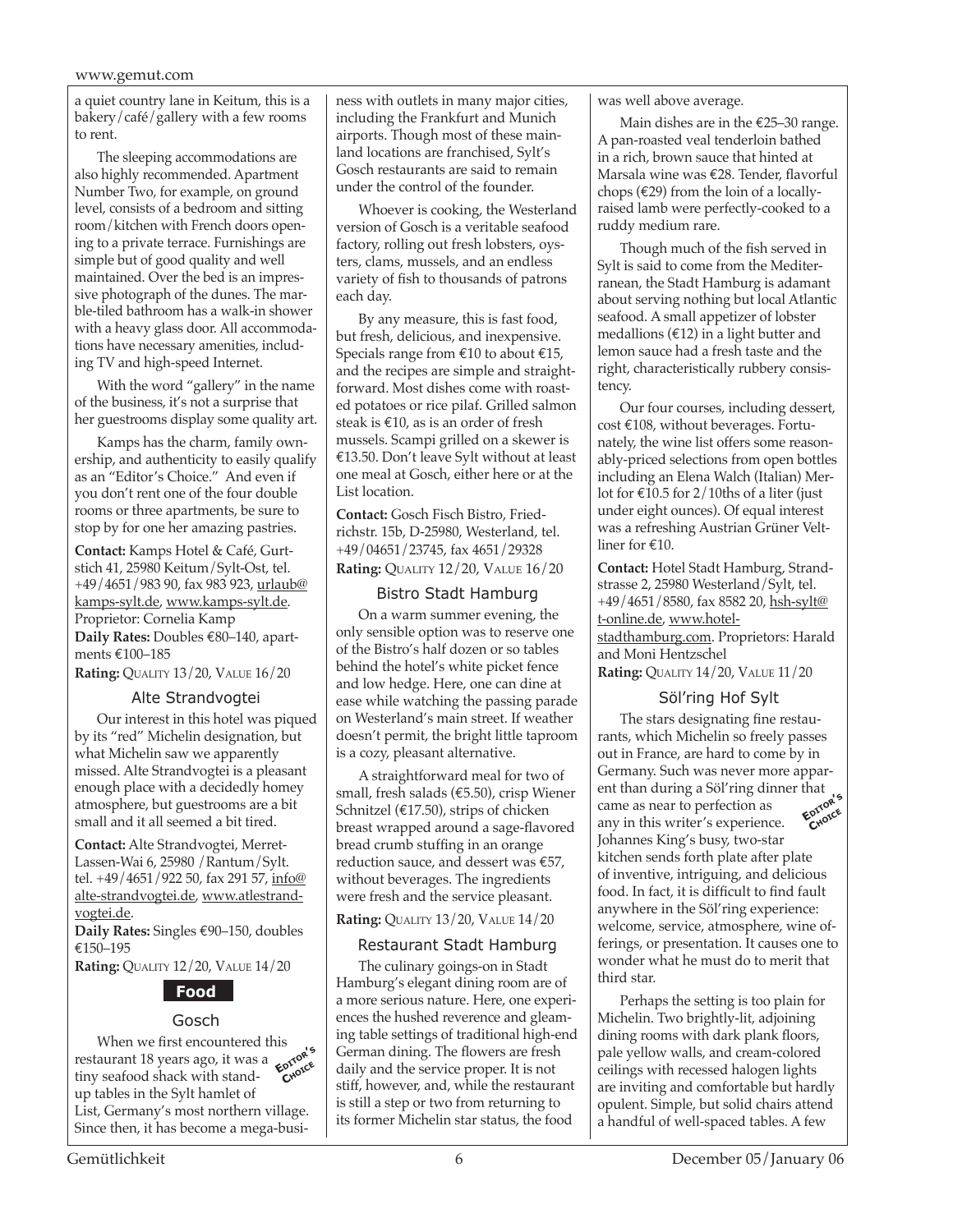gently-arched French doors open to a terrace overlooking sand and sea and let in the light a summer evening. The room nearest the open kitchen is our pick as it affords a view of the sometimes frenetic process of preparing and serving, in a relatively short period of time, a series of extraordinary, complicated dishes for 40 or 50 people who await them with the highest of expectations.

Those fortunate enough to find themselves dining at Söl'ring, should care deeply about truly fine cuisine and be willing to pay for it. The five-course *Desgustations-Menü*—supplemented by the occasional small surprise from the kitchen—is  $€115$ . Suggested wines by the glass for each course are in the  $E$ 7–  $£14$  range. A four-course seafood menu is  $€98$ , and one featuring products from the island is  $€88$ .

*A-la-carte* dining is also possible. Six Sylt oysters are  $\widehat{\in}$  18, a grilled lobster claw with a piquant, tomato sauce over couscous is 34, and venison filet *á la Rössini*, topped with silky goose liver and an earthy truffle-based sauce, costs  $€42$ . Entrecôte of Australian Wagyu beef (like Kobe beef) for two is  $E$ 52 per person.

Space does not permit a description of our long evening of superb dining, but among the most notable in a series of taste explosions included: three pink veal slices in a parsley butter sauce over bite-size onion-stuffed ravioli, all scattered with lightly sautéed *pfefferlingen*  (mushrooms); a perfect, shell-less lobster claw glistening in butter; a lamb dish with four different cuts of meat including a chop with a silver handle attached to the bone; corn and ginger ice cream; and, at the start of the meal, a kitchen "surprise" of a dozen tiny pastry cones with various fillings of cheeses, chopped olives, bits of sauced fish and vegetables, all exquisitely taste intensive.

Dinner at Söl'ring is one of the two best meals we've enjoyed in the 19-year history of *Gemütlichkeit*. (The other is **L'Ermitage at Vufflen-Le-Château**. See www.gemut.com/Page.asp?ID=380 for our review.) A couple can easily spend \$250-plus on dinner—without beverages.

**Contact:** Söl'ring Hof Sylt, Am Strandwall 1, 25980 Rantum/Sylt, tel. +49/4651/836 200, fax 836 2020, <u>info.</u> gwtrat@dorint.com, www.sofitel.com. Rating: QUALITY 19/20, VALUE N/A

#### *Austrian Train Rides Continued from page 1*

The double-track line twists and turns over old multi-tier stone viaducts (reinforced for modern trains). The Vienna side of the line is more scenic, and if you're doing an out-andback trip from Vienna's *Südbahnhof*  (South Station), make the town of Semmering your turnaround point. From there, trains enter twin tunnels and begin heading downhill again on the other side.

Vienna-Semmering (Fahrplan 500/600) takes just under two hours on a semi-fast train. Be aware that not all trains stop at Semmering.

For a worthwhile outing, get off at Semmering and take a local train two stops (6 km) back to Breitenstein. The station is located high above the town. Hike down on a twisting path through the woods and then about 1 km duewest for a view of one of the spectacular viaducts and its frequent trains.

**2. The Wachau:** The north shore of the Danube between Melk and St. Valentin is closely paralleled by a nonelectrified secondary line (Fahrplan 811 and 133), operated mostly with self-propelled diesel railcars. (A few steam excursions run this route in the summer.) The line features a string of charming small towns that are located only a kilometer or two apart, many with castles and easy access to the Danube. Spitz and Krein-Bad Kreuzen are popular destinations, with restaurants overlooking the Danube.

Trains on the route are slow, and most don't cover the entire distance. Krems to St. Valentin takes about three hours on the fastest trains. But this is not a route for speed. Many stations rent bicycles—with discounts to rail ticket holders—which can be returned either at the same station or another station.

Getting to Krems from Vienna via several available routes takes about an hour and a half. Just before St. Valentin on the west end of the route, the line crosses the Danube and connects with the Vienna-Salzburg main line (Fahrplan 100), where you can take a fast train back to Vienna in just over an hour and a half. The line is also easily accessible from the Salzburg side via St. Valentin.

**3. All-Austrian route between Salzburg and Innsbruck:** Fast trains between the two cities take a shortcut through a corner of Germany. The all-Austrian route via Zell am See (Fahrplan 200 and 201) is slower but far more scenic, following twisting mountain rivers most of the way. It can be done as a day trip from either city. Ride the slow route in the morning (the trip between cities will take slightly more than three hours and may require changes of trains, but with good connections). Spend the afternoon in the destination city, then return on the fast route through Germany on an express train, with dinner in the dining car (Fahrplan 300; about two hours).

**4. Vorarlberg Line:** This is the climb from Innsbruck toward the Arlberg Pass and Switzerland beyond. Innsbruck-St. Anton (just before the Arlberg Tunnel) is an easy out-and-back day trip, taking only an hour each way on the faster trains (Fahrplan 400). Views are best on the north side in either direction.

Going farther to either Bludenz (1.5 hrs each way) or Feldkirch (2 hrs) is also worthwhile for additional views of the mountains and for exploring the two towns. Bludenz is renowned for its chocolate; Feldkirch, the last major stop before entering Liechtenstein and then Switzerland, features a small castle overlooking its town center. (Damage to this line from the late 2005 flood catastrophe that struck western Austria should be repaired by year end, with normal traffic restored in early 2006.)

**5. Salzkammergutbahn:** The slow, single-track north-south line between Stainach-Irdning and Attnang-Puchheim (Fahrplan 170) twists between spectacular mountains and lakes. Fastest trains cover the route in about two hours, but many of the towns, such as Hallstadt, are worth a stopover. Faster trains run approximately every two hours. (For five more Austria rail routes, visit www. gemut.com.)

#### *Salzburg as a base*

Given its central location and cultural attractions, Salzburg makes a convenient base for exploring much of Austria's rail network. Consider staying at the **Hotel Bayrischer Hof** (four -star rating). Slightly more than one block from the main station, the hotel is quiet, and has an excellent restaurant open year-round. (Prices vary by season, ask